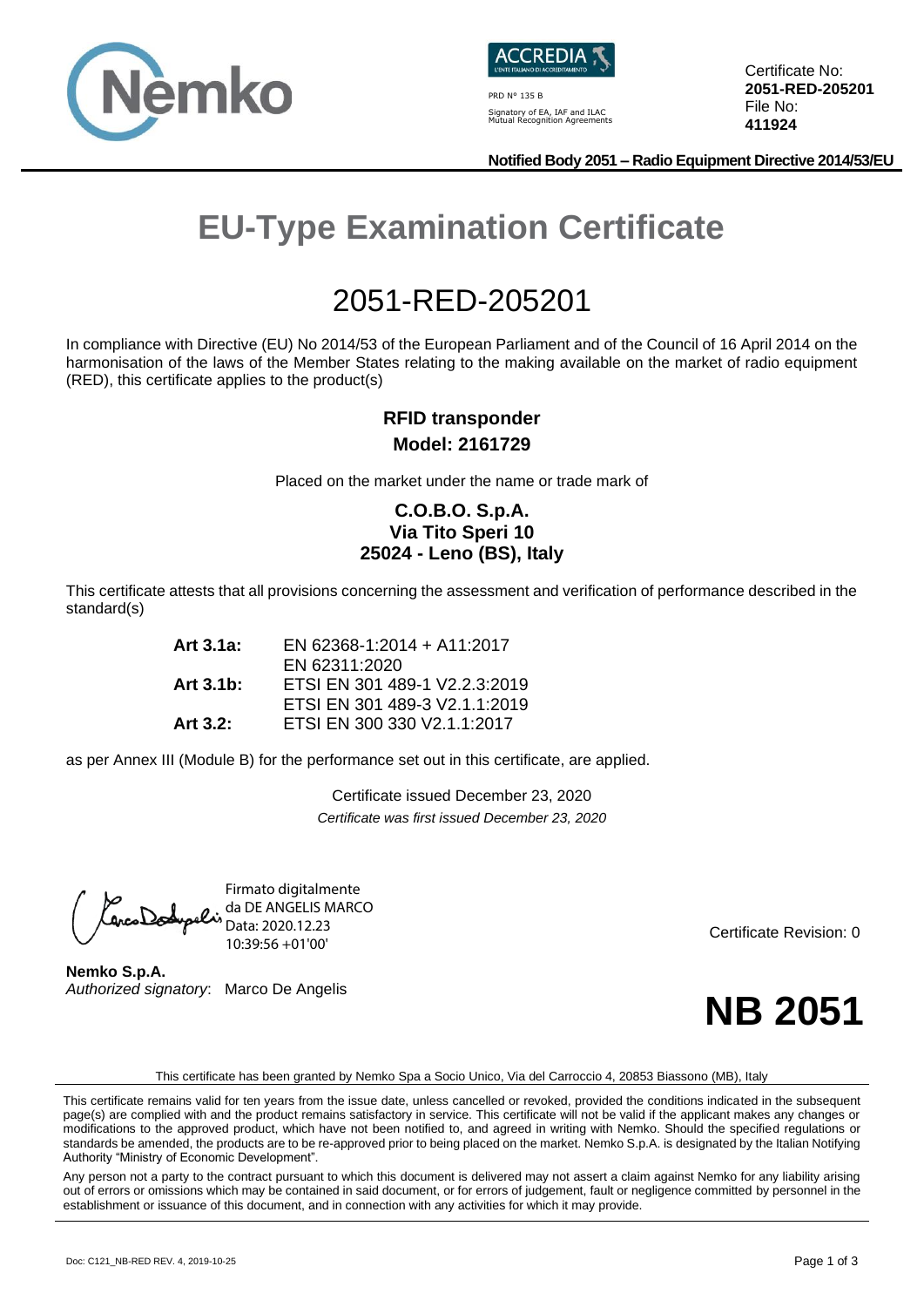



PRD N° 135 B Signatory of EA, IAF and ILAC Mutual Recognition Agreements Certificate No: **2051-RED-205201** File No: **411924**

## **ANNEX 1 – PRODUCT SPECIFICATIONS**

#### **PRODUCT DESCRIPTION**

| Equipment identification: RFID transponder |         |
|--------------------------------------------|---------|
| Model/type:                                | 2161729 |
| Brand/trade name:                          | @COBO@  |

Supply voltage: 14.5 Vdc

#### **TECHNICAL CHARACTERISTICS**

| Type of radio interface: | <b>RFID</b>                                                                                   |
|--------------------------|-----------------------------------------------------------------------------------------------|
| Intended purpose:        | RFID transponder integrated in Ducati motorbikes dashboards                                   |
| Class of equipment:      | Class I, Sub-classes 41 and 42 (Inductive applications) of Commission Decision<br>2000/299/EC |
| Frequency range:         | 134.2 kHz (ass. band: $119 \div 135$ kHz)                                                     |
| Transmit power:          | 42 dBµA/m @10 m                                                                               |
| Modulation type:         | FSK.                                                                                          |
| Antenna type:            | Dedicated loop antenna (coil antenna)                                                         |

#### **MANUFACTURER**

| Name:    | C.O.B.O. S.p.A.                              |
|----------|----------------------------------------------|
| Address: | Via Tito Speri 10 - 25024 - Leno (BS), Italy |

#### **ADDITIONAL INFORMATION**

None.

Firmato digitalmente CarcoDodypolis da DE ANGELIS MARCO Data: 2020.12.23 10:40:32 +01'00'

**Nemko S.p.A.** *Authorized signatory*: Marco De Angelis Certificate Revision: 0